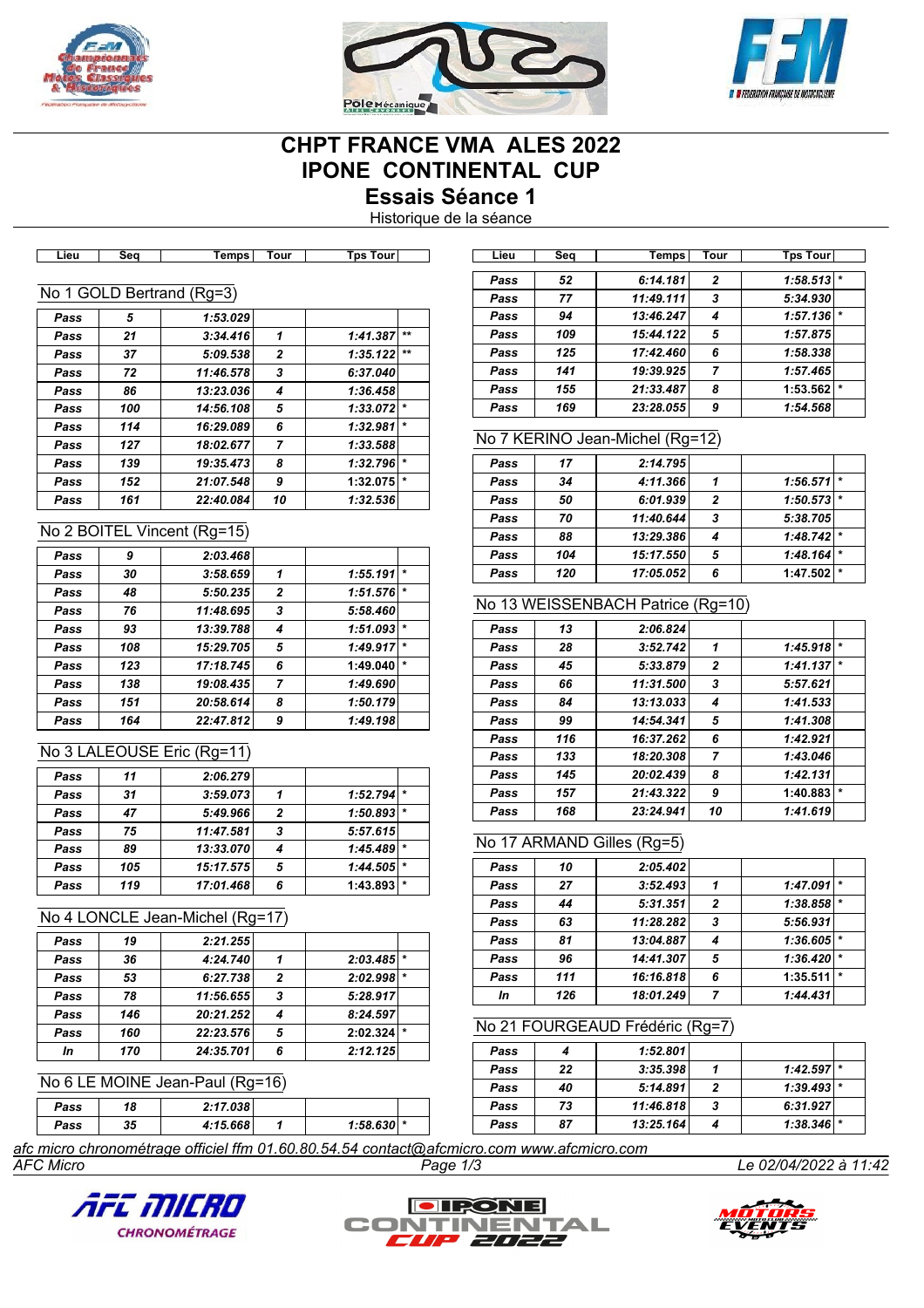





#### IPONE CONTINENTAL CUP Essais Séance 1 Historique de la séance

| _ieu | Sec | <b>Temps</b> | Tour | Tour<br>Гps | ∟ieư | s.,<br>ou | <b>Temps</b> | Tour | <b>T</b> DS<br><b>TOUT</b> |
|------|-----|--------------|------|-------------|------|-----------|--------------|------|----------------------------|

# No 21 FOURGEAUD Frédéric (Rg=7)

| Pass | 102 | 15:03.520 | 5 | 1:38.356     |  |
|------|-----|-----------|---|--------------|--|
| Pass | 118 | 16:40.529 | 6 | $1:37.009$ * |  |
| Pass | 132 | 18:18.496 |   | 1:37.967     |  |
| Pass | 143 | 19:56.439 |   | 1:37.943     |  |

#### No 28 REBILLON Maxence (Rg=9)

| Pass | 12  | 2:06.551  |                |          |         |
|------|-----|-----------|----------------|----------|---------|
| Pass | 29  | 3:54.830  | 1              | 1:48.279 | $\star$ |
| Pass | 46  | 5:36.691  | $\mathbf{z}$   | 1:41.861 | $\star$ |
| Pass | 65  | 11:30.332 | 3              | 5:53.641 |         |
| Pass | 82  | 13:10.129 | 4              | 1:39.797 | $\star$ |
| Pass | 97  | 14:49.356 | 5              | 1:39.227 | $\star$ |
| Pass | 113 | 16:28.772 | 6              | 1:39.416 |         |
| Pass | 130 | 18:08.172 | $\overline{ }$ | 1:39.400 |         |
| Pass | 142 | 19:47.854 | 8              | 1:39.682 |         |
| Pass | 154 | 21:27.298 | 9              | 1:39.444 |         |
| Pass | 166 | 23:05.970 | 10             | 1:38.672 | $\star$ |

#### No 34 HAQUIN Christian (Rg=2)

| Pass | 8   | 2:02.158  |              |          |         |
|------|-----|-----------|--------------|----------|---------|
| Pass | 25  | 3:46.912  | 1            | 1:44.754 | $\star$ |
| Pass | 41  | 5:20.319  | $\mathbf{z}$ | 1:33.407 | $**$    |
| Pass | 64  | 11:28.503 | 3            | 6:08.184 |         |
| Pass | 80  | 12:59.605 | 4            | 1:31.102 | $\star$ |
| Pass | 95  | 14:30.738 | 5            | 1:31.133 |         |
| Pass | 110 | 16:01.724 | 6            | 1:30.986 | $\star$ |
| Pass | 124 | 17:32.770 | 7            | 1:31.046 |         |
| Pass | 135 | 19:04.539 | 8            | 1:31.769 |         |
| Pass | 147 | 20:34.930 | 9            | 1:30.391 | $\star$ |
| Pass | 158 | 22:12.609 | 10           | 1:37.679 |         |

## No 46 TIRARD Guillaume (Rg=6)

| Pass | 3   | 1:52.768  |                |          |         |
|------|-----|-----------|----------------|----------|---------|
| Pass | 20  | 3:34.356  | 1              | 1:41.588 | $+ +$   |
| Pass | 38  | 5:14.251  | $\overline{2}$ | 1:39.895 | $\star$ |
| Pass | 67  | 11:34.765 | 3              | 6:20.514 |         |
| Pass | 83  | 13:12.775 | 4              | 1:38.010 | $\star$ |
| Pass | 98  | 14:50.314 | 5              | 1:37.539 | $\star$ |
| Pass | 112 | 16:26.264 | 6              | 1:35.950 | $\star$ |
| Pass | 128 | 18:03.498 | 7              | 1:37.234 |         |
| Pass | 140 | 19:39.684 | 8              | 1:36.186 |         |
| Pass | 153 | 21:16.255 | 9              | 1:36.571 |         |
| Pass | 165 | 22:53.593 | 10             | 1:37.338 |         |

# No 55 BOURGEOIS Quentin (Rg=8)

| Pass |    | 1:55.324 |      |  |
|------|----|----------|------|--|
| Pass | 24 | 3:42.945 | 1.47 |  |

| Lieu | Seq | Temps     | Tour           | <b>Tps Tour</b> |         |
|------|-----|-----------|----------------|-----------------|---------|
|      |     |           |                |                 |         |
| Pass | 43  | 5:24.217  | $\overline{2}$ | 1:41.272        | $\star$ |
| Pass | 68  | 11:38.781 | 3              | 6:14.564        |         |
| Pass | 85  | 13:18.495 | 4              | $1:39.714$ *    |         |
| Pass | 101 | 14:58.440 | 5              | 1:39.945        |         |
| Pass | 117 | 16:38.061 | 6              | 1:39.621        | $\ast$  |
| Pass | 131 | 18:17.799 | $\overline{7}$ | 1:39.738        |         |
| Pass | 144 | 19:58.047 | 8              | 1:40.248        |         |
| Pass | 156 | 21:37.391 | 9              | 1:39.344        | $\star$ |
| Pass | 167 | 23:15.697 | 10             | 1:38.306        | $\star$ |

# No 56 MATECAT Laurent (Rg=14)

| Pass | 15  | 2:14.518  |              |          |         |
|------|-----|-----------|--------------|----------|---------|
| Pass | 33  | 4:11.140  | 1            | 1:56.622 |         |
| Pass | 51  | 6:03.001  | $\mathbf{2}$ | 1:51.861 | $\star$ |
| Pass | 71  | 11:46.115 | 3            | 5:43.114 |         |
| Pass | 91  | 13:37.053 | 4            | 1:50.938 | $\star$ |
| Pass | 106 | 15:27.408 | 5            | 1:50.355 |         |
| Pass | 121 | 17:17.188 | 6            | 1:49.780 | $\star$ |
| Pass | 136 | 19:07.257 | 7            | 1:50.069 |         |
| Pass | 149 | 20:57.125 | 8            | 1:49.868 |         |
| Pass | 162 | 22:45.495 | 9            | 1:48.370 | $\star$ |

## No 70 PORTA Orion (Rg=13)

| Pass | 14  | 2:13.127  |              |          |         |
|------|-----|-----------|--------------|----------|---------|
| Pass | 32  | 4:08.230  | 1            | 1:55.103 | $\star$ |
| Pass | 49  | 6:01.835  | $\mathbf{2}$ | 1:53.605 | $\star$ |
| Pass | 74  | 11:46.952 | 3            | 5:45.117 |         |
| Pass | 92  | 13:39.224 | 4            | 1:52.272 | *       |
| Pass | 107 | 15:29.268 | 5            | 1:50.044 |         |
| Pass | 122 | 17:18.128 | 6            | 1:48.860 | $\star$ |
| Pass | 137 | 19:07.779 | 7            | 1:49.651 |         |
| Pass | 150 | 20:57.971 | 8            | 1:50.192 |         |
| Pass | 163 | 22:46.245 | 9            | 1:48.274 | $\star$ |
|      |     |           |              |          |         |

#### No 75 REGUIN Rémi (Rg=4)

| Pass |     | 1:53.140  |   |                         |         |
|------|-----|-----------|---|-------------------------|---------|
| Pass | 23  | 3:36.296  |   | $1:43.156$ *            |         |
| Pass | 39  | 5:14.462  | 2 | $1:38.166$ <sup>*</sup> |         |
| Pass | 69  | 11:39.769 | 3 | 6:25.307                |         |
| Pass | 134 | 19:04.529 |   | 7:24.760                |         |
| Pass | 148 | 20:39.410 | 5 | 1:34.881                | $\star$ |
| Pass | 159 | 22:14.906 | 6 | 1:35.496                |         |

#### No 77 DELENNE Jeremy (Rg=1)

| Pass | 16 | 2:14.659  |   |               |  |
|------|----|-----------|---|---------------|--|
| Pass | 26 | 3:50.915  |   | $1:36.256$ ** |  |
| Pass | 42 | 5:21.387  |   | $1:30.472$ ** |  |
| Pass | 79 | 12:05.152 | 3 | 6:43.765      |  |
| Pass | 90 | 13:35.869 |   | 1:30.717      |  |

*AFC Micro Page 2/3 Le 02/04/2022 à 11:42 afc micro chronométrage officiel ffm 01.60.80.54.54 contact@afcmicro.com www.afcmicro.com*